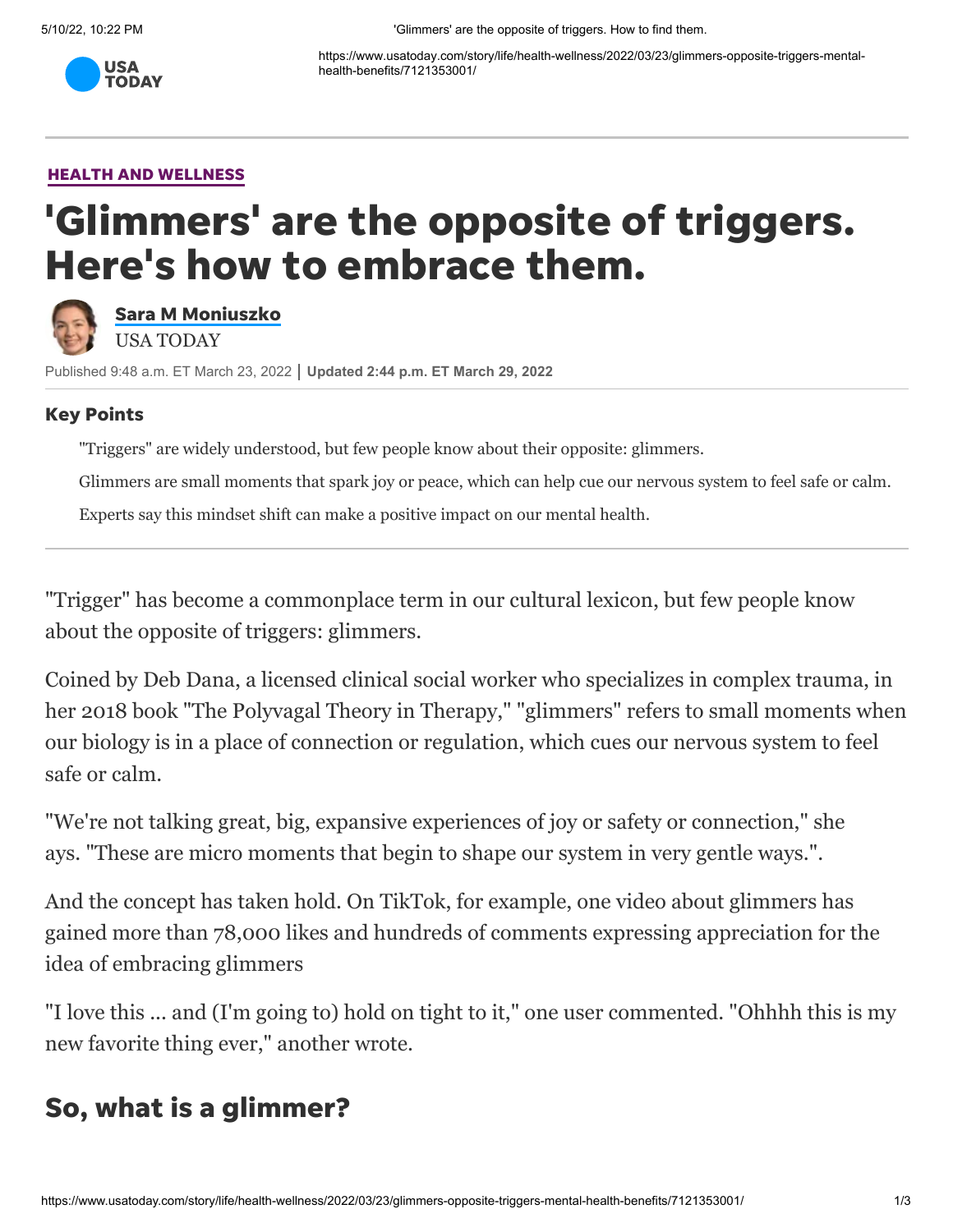Glimmers aren't just tiny moments that bring joy or happiness, they can also spark ease, relaxation, safety, connection or a feeling that the world is OK even for a fleeting moment.

Glimmers can be found in different places and senses. Some examples include:

In nature, admiring your garden or seeing the stars in the sky. Noticing a stranger's smile or the warmth of a loved one's voice. Feeling comforted by furry friends. Unexpected church bells or your favorite song playing on the radio.

"You feel something happen inside," Dana says. "There's an energy that happens around a glimmer, and then your brain then marks it as well."

## Who can benefit from glimmers?

Noticing glimmers can be beneficial for everyone, but is especially helpful for people who have experienced trauma.

"The thing I love about glimmers is that, working with trauma survivors, it's so respectful of their suffering," Dana says. "It allows them to understand that their biology is wired in a way that we don't discount the trauma or the crisis or the ongoing suffering, but we recognize that their biology is exquisitely set up to be able to also notice the micro moments of goodness."

Our brains have a natural tendency to look for the bad, says Amy Morin, a licensed clinical social worker and editor-in-chief of [Verywell Mind](https://www.verywellmind.com/).

"Being on the lookout for danger can help us stay physically safe," she says. "But since we are no longer lurking in the forest hiding from hungry animals, we don't need to focus on the negative quite so much to stay physically safe."

The concept of glimmers is that recognizing small, positive moments over and over can begin to shape our system. This shift to recognizing the bright side can have a beneficial impact on our mind and health.

"It's really good for us to have a break from our uncomfortable emotions sometimes," Morin says. "A little joy and some relaxation can reduce your emotional distress."

And when your emotions go down, your logic goes up, she adds.

things a little differently," she says. "Or you might be able to talk yourself into doing "That means you might be able to tackle a problem from a different angle because you see